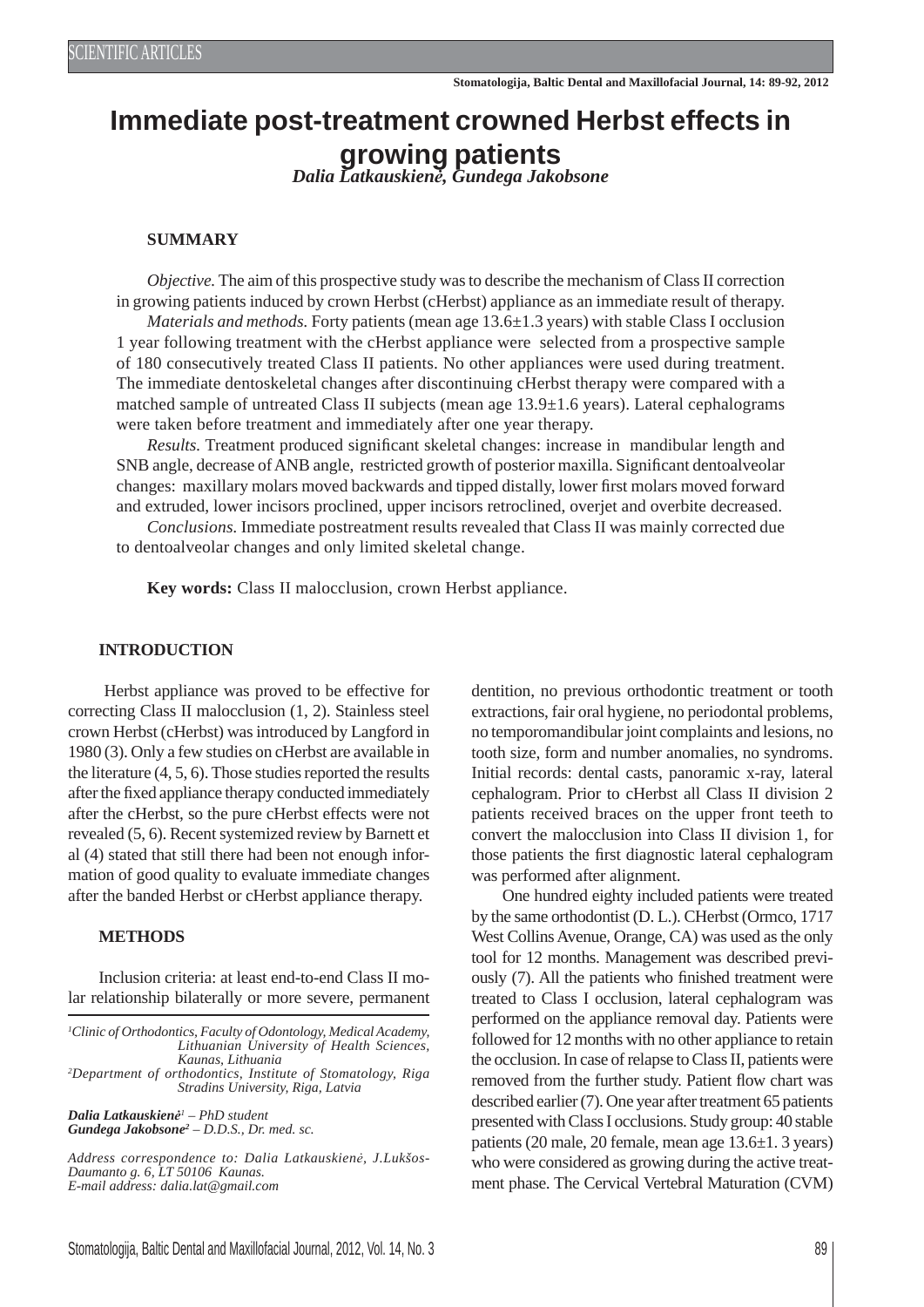

# **Abreviation Explanation** FMN Frontomaxillary nasal suture T The most superior point of the anterior wall of sella turcica, at the junction with tuberculum sellae Co Condylion.The most superior midline point on the condyle of the mandible. Go Gonion. A point on the curvature of the angle of the mandible located by bisecting the angle formed by lines tangent to the posterior ramus and the inferior border of the mandible. Pg Pogonion. The most anterior point of the chin. Me Menthon. The lowest point of the sympheseal shadow of the mandible seen on a lateral cephalogram. Gn Gnathion. A point located by taking the midpont between pogonion and menthon. S Sella. The geometric centre of the pituitary fossa. N Nasion. The most anterior point of the frontonasal suture in the midsagittal plane. A Subspinale. The most posterior midline point in he concavity between the ans and the most inferior point on the alveolar bone overlying the maxillary incisors. B Supramentale. The most posterior midline point in the concavity of the mandible between the most superior point on the alveolar bone overlying the mandibular incisors and pg. Ans Anterior nasal spine. The anterior tip of the sharp bony process of the maxilla at the lower margin of the anterior nasal opening. Pns Posterior nasal spine. The posterior spine of the palatal bone constituting the hard palate.

Figure. A modified Pancherz cephalometric analysis

method (8) was used on pre-treatment and post-treatment lateral cephalograms to evaluate their skeletal maturity.

Control group: 18 subjects (11 males, 7 females, mean age 13.9±1.6 years) selected from the longitudinal records of the University of Michigan and the Denver Growth Studies and matched to the treated group as to skeletal maturity before and after treatment.

# **Cephalometric analysis**

Cephalograms were taken with the Frankfurt horizontal parallel to the floor with teeth in occlusion and lips relaxed. All cephalograms were hand traced and digitized by G. J. with Dentofacial Planner Plus software (Dentofacial Software, Toronto, Canada) on a computer with a digitizing screen (Numonics Cooperation, Montgomeryville, USA). All cephalograms were adjusted to 0% enlargement.

Frontomaxillary nasal suture (FMN) and T point were used to construct the reference lines as suggested by Franchi et al. (9). The following landmarks were digitized (Figure): condylion (co), gonion (go), A point, B point, pogonion (pg), menton (me), upper first molar mesiobuccal cusp tip (ms), lower first molar mesiobuccal cusp tip (mi), upper incisor tip (is), lower incisor tip (ii). Linear and angular measurements were performed: overbite, mandibular length (co-gn), maxillary unit length (co-A), ramus length (co-go), mandibular body length (go-me), SNA, SNB, ANB, SNpg, co-go-me, upper incisor inclination to T-FMN line, lower incisor inclination to mandibular plane (ml), upper molar axial line (mesiobuccal cusp to mesiobuccal root) inclination – to T-FMN line (upper molar tipping), maxillary plane to T-FMN line, mandibular plane to T-FMN line.

# **Statistical analysis**

Statistical analysis was performed with SPSS for Windows software (SPSS, Chicago, IL). Shapiro-Wilk, Levene and independent t-tests tests were used. The power of the study was calculated considering the ANB angle. With a clinically significant change of 2.0 degrees in the ANB, a SD for this angle of 1.3 degrees (as derived from a previous study on the effects of the stainless steel crown Herbst), and alpha of 0.05, the calculated power for the independent sample t test

exceeded 0.90.

# **Method error**

Twenty cephalograms selected randomly from the treated sample were re-examined by G. J. on 2 separate occasions at least two weeks apart to calculate method error with Dahlberg's formula (10) and to assess the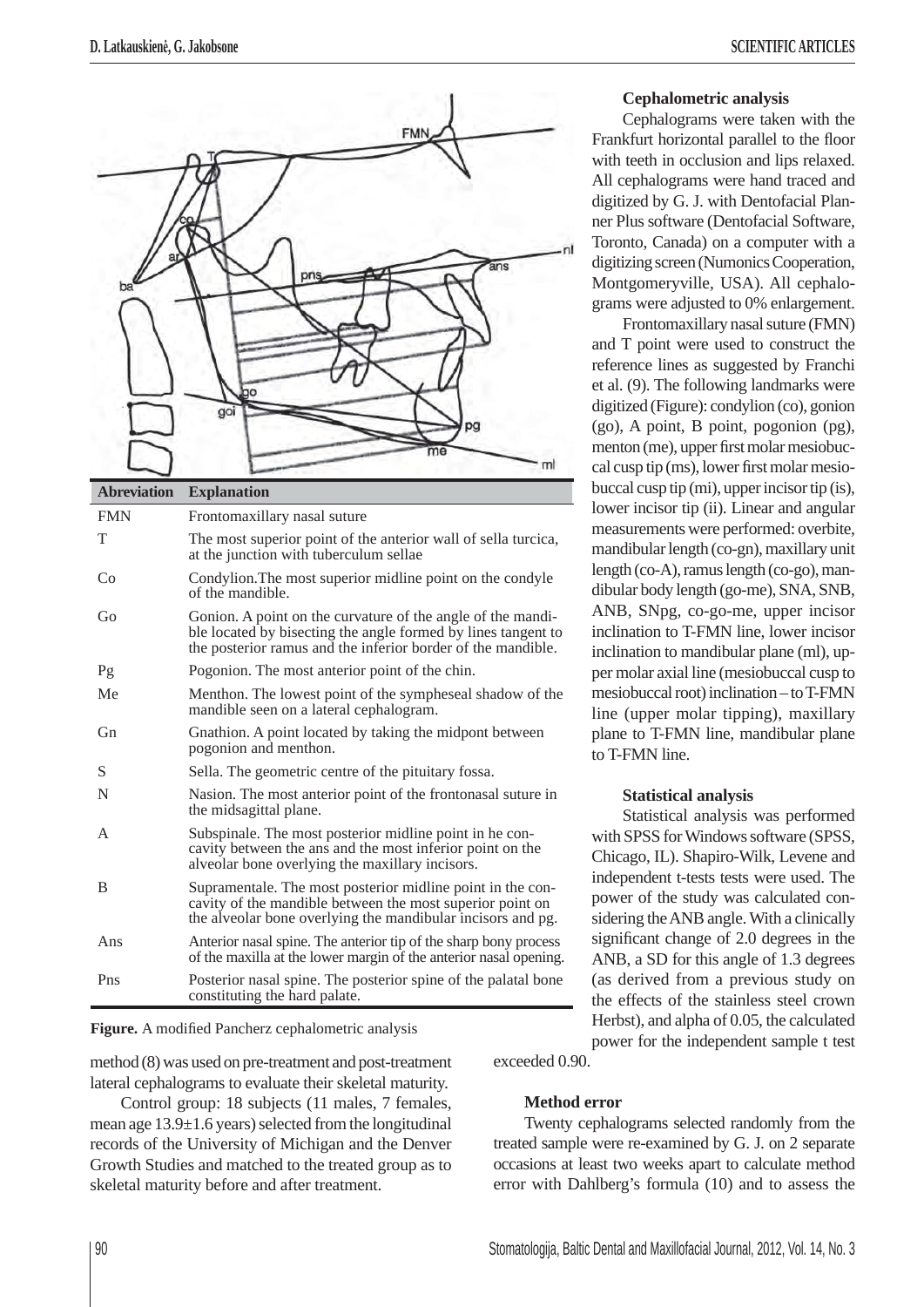intraclass correlation coefficient (ICC). Method error for linear measurement ranged from 0.3 mm (lower incisor to T-FMN line) to 0.7 mm (lower mandibular cusp to T-FMN line) and for angular measurements – 0.2 degrees for ANB angle to 1.2 degrees for lower incisor inclination. ICC for linear measurements varied from 0.949 for overjet to 0.998 for Point B to the Y – axis. For angular measurements, the values ranged from 0.962 (for maxillary plane to T-FMN line) to 0.988 (for SNA and SNB angles).

## **RESULTS**

Differences between the treated and control samples prior to treatment presented in Table 1. The immediate dental and skeletal changes are presented in Table 2.

#### **Skeletal changes**

The cHerbst appliance had no effect on the sagittal position of the maxilla. Total mandibular length (cogn) showed a statistically significant increase. CHerbst treatment resulted in following significant findings: increased SNB angle, decreased ANB angle, restriction of posterior maxilla (nl to T-FMN).

#### **Dental changes**

Significant changes: reduced overjet and overbite, upper first molars moved backwards and tipped distally, upper incisors retruded, lower first molars moved forward and extruded, lower incisors proclined significantly.

## **DISCUSSION**

#### **Skeletal changes**

The increase in mandibular length induced by cHerbst therapy was found to be similar to that reported

**Table 1.** Pretreatment characteristics of the study subjects compared with matched untreated Class II individuals. Mean values and standard deviations (SD) in parenthesis

| <b>Variable</b>         | <b>Study</b><br>Group<br>$n=40$ | <b>Control</b><br>Group<br>$n=18$ | P<br>value |
|-------------------------|---------------------------------|-----------------------------------|------------|
| Overjet (mm)            | 5.5(2.2)                        | 5.5(2.4)                          | 0.130      |
| Overbite (mm)           | 5.6(1.3)                        | 4.5(2.0)                          | 0.758      |
| SNA (degrees)           | 81.5(2.9)                       | 81.1 (3.8)                        | 0.605      |
| SNB (degrees)           | 76.7(2.4)                       | 76.6(3.2)                         | 0.910      |
| SNpg (degrees)          | 78.1(2.6)                       | 78.0(3.3)                         | 0.886      |
| ANB (degrees)           | 4.8(1.9)                        | 4.5(1.5)                          | 0.449      |
| $co-A$ (mm)             | 86.6 (4.7)                      | 83.6(6.6)                         | 0.045      |
| $\cos$ -gn $\text{m}$ ) | 108.1(5.4)                      | 105.8(7.3)                        | 0.187      |
| is to T-FMN (degrees)   | 111.5(8.2)                      | 104.4(8.2)                        | 0.003      |
| ii to ml (degrees)      | 99.8 (7.0)                      | 98.7 (7.6)                        | 0.599      |
| co-go-me (degrees)      | 121.5(4.9)                      | 119.8(4.1)                        | 0.178      |

in some other studies (5, 6, 11). Because previous studies on the factors influencing relapse after Herbst treatment (13, 14) stressed the importance of stable occlusion at the end of Herbst therapy, our treatment objective was to establish Class I relationship during the active phase of treatment: cHerbst was re-activated to achieve maximum intercuspation in Class I (7) instead of edge-to-edge re-activation recommended by Pancherz (12).

In agreement with Pancherz (12) but in contrast with Valant et al  $(11)$  no inhibition of maxillary growth was detected in our study.

Table 2. Comparison of the changes in the variables immediately after cHerbst treatment. Mean values and standard deviations (SD) in parenthesis

| <b>Variable</b>           | <b>Study</b><br>Group | <b>Control</b><br>Group | P<br>value |
|---------------------------|-----------------------|-------------------------|------------|
| Skeletal measurements     |                       |                         |            |
| co hor                    | $-0.9(1.2)$           | $-0.4(1.3)$             | 0.198      |
| co ver                    | 0.3(1.2)              | 0.9(1.3)                | 0.098      |
| A hor                     | 0.5(1.0)              | 0.9(1.2)                | 0.161      |
| <b>B</b> hor              | 1.7(1.9)              | 1.0(1.7)                | 0.185      |
| pg hor                    | 1.9(2.1)              | 1.4(2.1)                | 0.383      |
| me ver                    | 3.4(1.6)              | 2.6(2.7)                | 0.193      |
| co-A                      | 1.6(1.5)              | 1.3(1.8)                | 0.593      |
| co-gn                     | 4.0(1.8)              | 2.7(2.4)                | 0.026      |
| $CO-SO$                   | 2.7(3.7)              | 1.1(1.5)                | 0.071      |
| go-me                     | 1.4(3.1)              | 1.3(2.7)                | 0.913      |
| <b>SNA</b>                | $-0.3(0.9)$           | 0.2(1.1)                | 0.142      |
| <b>SNB</b>                | 0.8(1.0)              | 0.1(0.8)                | 0.014      |
| SNpg                      | 0.7(0.9)              | 0.3(0.6)                | 0.122      |
| <b>ANB</b>                | $-1.1(1.0)$           | 0.0(0.7)                | 0.000      |
| nl to T-FMN               | 0.7(1.2)              | $-0.5(1.9)$             | 0.005      |
| ml to T-FMN               | 0.3(1.9)              | 0.1(2.0)                | 0.684      |
| co-go-me                  | 0.6(2.8)              | 0.7(1.7)                | 0.890      |
| Dental measurements       |                       |                         |            |
| Overjet                   | $-2.7(1.9)$           | 0.0(0.8)                | 0.000      |
| Overbite                  | $-2.7(1.3)$           | $-0.4(0.7)$             | 0.000      |
| ms hor                    | $-1.6(1.6)$           | 1.1(1.7)                | 0.000      |
| ms ver                    | 1.4(1.2)              | 1.7(1.9)                | 0.501      |
| Upper molar tipping       | $-5.7(4.5)$           | 1.4(4.1)                | 0.000      |
| mi hor                    | 3.6(1.9)              | 1.1(1.7)                | 0.000      |
| mi ver                    | 2.6(1.3)              | 1.6(2.0)                | 0.031      |
| is hor                    | 0.1(1.8)              | 1.0(1.3)                | 0.076      |
| is ver                    | 1.6(1.4)              | 1.1(1.6)                | 0.291      |
| ii hor                    | 2.9(1.7)              | 1.0(1.6)                | 0.000      |
| ii ver                    | 4.3(1.7)              | 1.5(2.0)                | 0.000      |
| Upper incisor inclination | $-2.3(4.6)$           | 0.3(2.1)                | 0.023      |
| Lower incisor inclination | 4.6(4.1)              | $-0.8(3.4)$             | 0.000      |